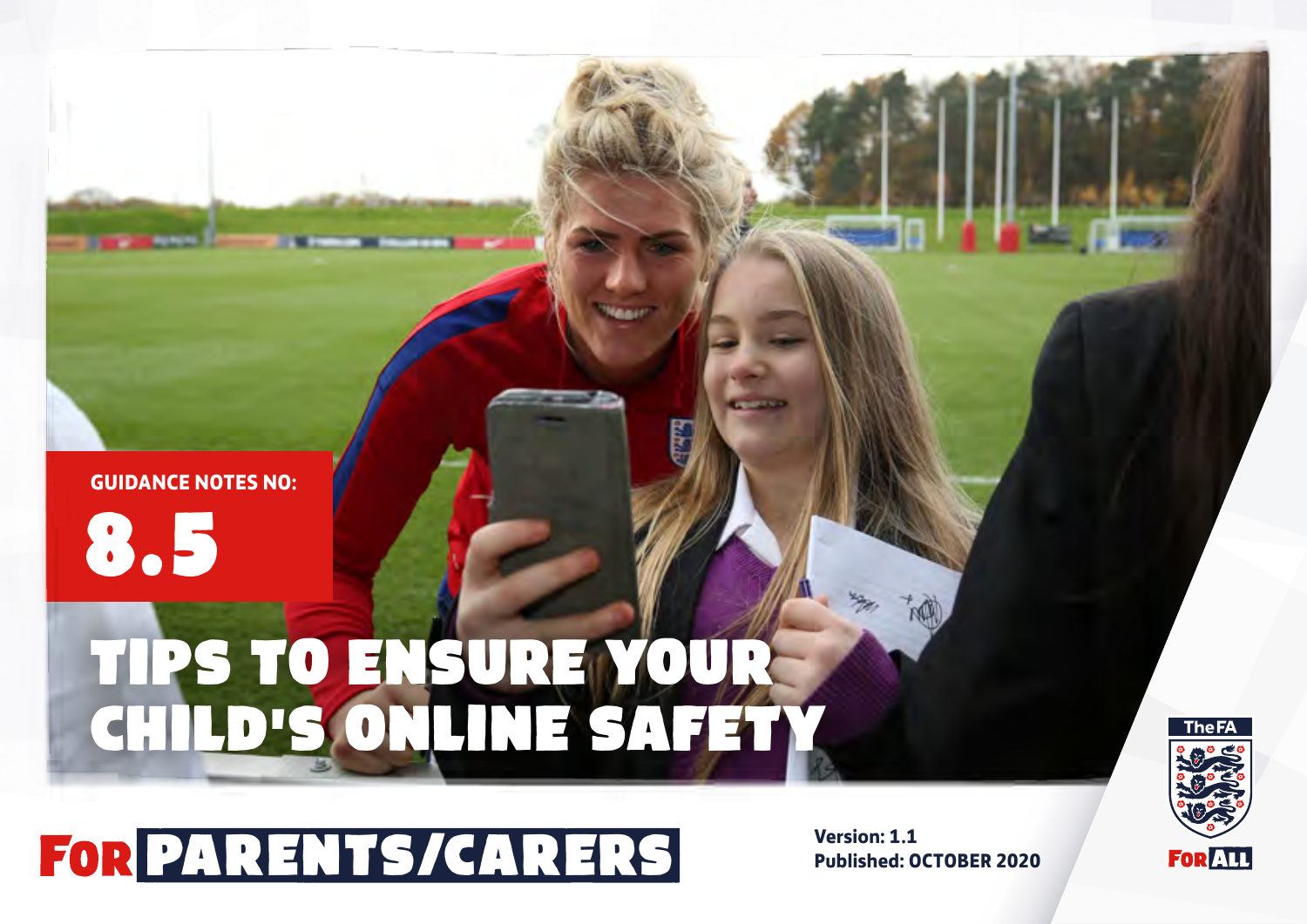## TIPS TO ENSURE YOUR CHILD'S ONLINE SAFETY

## *Guidance to help you be vigilant and supportive of your child(ren)'s online activities*

It's likely everyone in your household is spending more time online right now.

Chances are individually or as a family you've accessed apps you hadn't previously known existed. While social networking is proving to be really useful, it's important we all apply the principles of appropriate boundaries online. We'd ask all parents/carers to be particularly vigilant and supportive of children's online activities.

So, please check out the information we have provided for coaches/managers. Specifically, is your child's coach/manager following the protocols in Guidance Notes 6.2, under the headline: **[Video calls with children – specific](https://www.thefa.com/football-rules-governance/safeguarding/section-11-the-complete-downloads-directory)  [guidance for coaches/managers'](https://www.thefa.com/football-rules-governance/safeguarding/section-11-the-complete-downloads-directory)**? For example, has the coach/manager asked you if your child can participate, have you been involved, do you need to be, does the session involve other players, is this invite from a coach/ manager known to you? Where does your child mainly access online content at home?

There are new opportunities springing up online weekly if not daily – would you know if your child has either seen or been invited to access coaching advice/tips by someone that's not already connected to your child's club? There may be some new and helpful opportunities – but don't assume everyone will have thought through the safeguards children need and deserve online.

Children motivated by boredom could start to engage with new groups or individuals and this in turn could make them vulnerable to those looking to groom young people.

Online grooming may be hard for parents /carers to recognise and groomers may specifically warn children not to talk to anyone about it. There are a number of signs to be aware of (although a lot of them are quite common amongst teens), but look out for increased instances of:

- Wanting to spend more and more time on the internet;
- Being secretive about who they are talking to online and what sites they visit;
- Switching screens when you come near the computer, tablet or phone;
- Possessing items electronic devices or phones – you haven't given them;
- Using sexual language, that you wouldn't expect them to know;
- Becoming emotionally volatile.

Groomers often target young people by sending out friend requests on popular sites and platforms to see who responds. They may strike up a conversation to build a relationship with a child and ask them to continue the chat privately.

 In April 2020, the National Crime Agency (NCA) predicted an increase in online child sexual abuse during the Covid-19 pandemic. The NCA and UK policing arrest more than 500 child sex offenders and safeguard about 700 children each month. To read more click **[here](https://www.theguardian.com/society/2020/apr/03/nca-predicts-rise-in-online-child-sexual-abuse-during-coronavirus-pandemic )**.

#### **Speak to your child about who they are talking to online and ensure they genuinely know the people with whom they are engaging.**

Please also refer to FA Guidance Notes 8.6: 'Grooming – The signs and steps to take if you're worried about a child', which are available **[here](https://www.thefa.com/football-rules-governance/safeguarding/section-8-parents-and-carers)**.

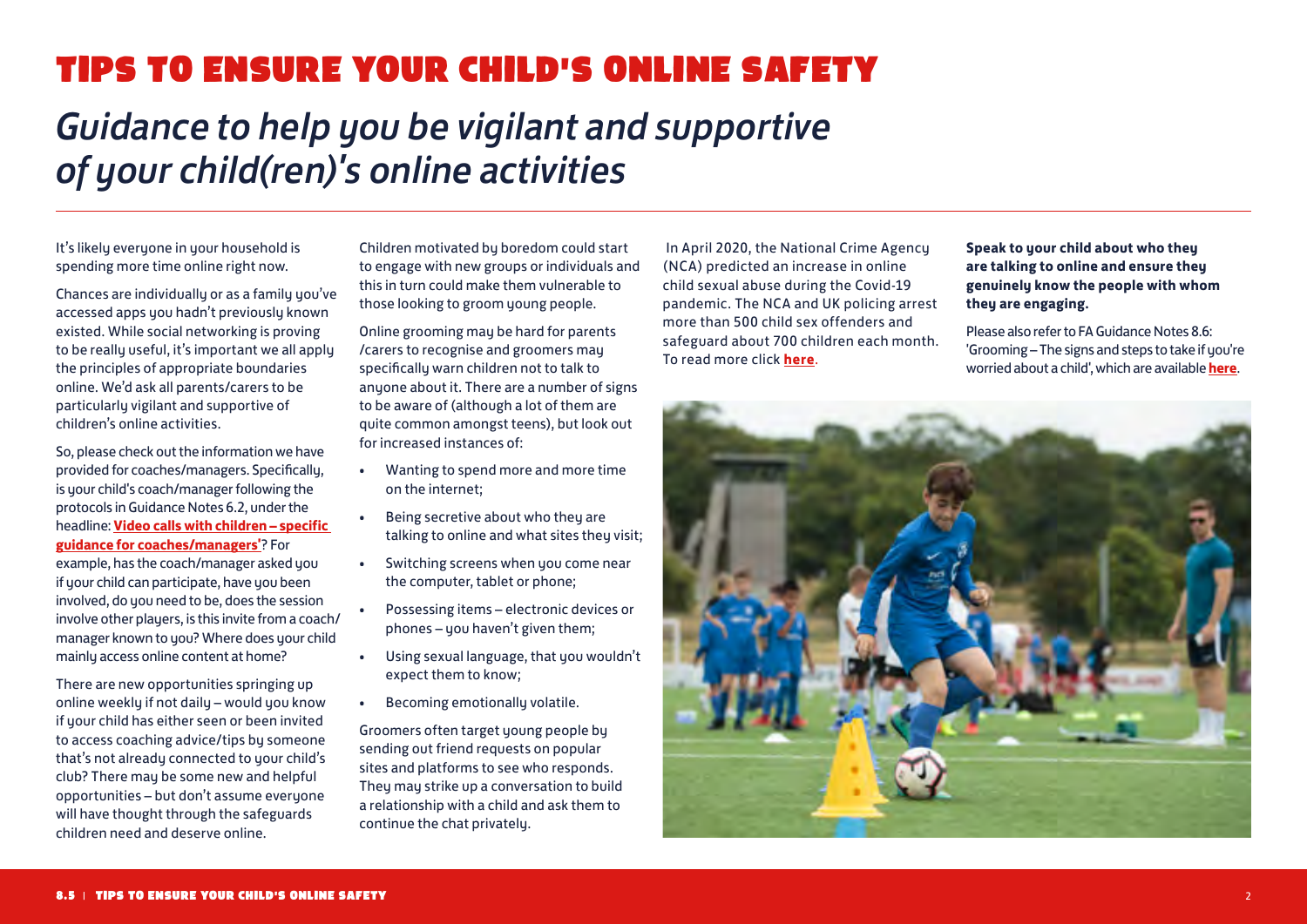If you need further specific help or advice, please go directly to the following sources of expert advice:

**UK SAFER INTERNET CENTRE https://reportharmfulcontent.com/**

#### **CEOP\***

**https://www.ceop.police.uk/safetycentre/** 

**INTERNET MATTERS https://www.internetmatters.org/** 

#### **NETAWARE**

**https://www.net-aware.org.uk/ https://www.net-aware.org.uk/networks/ whatsapp**

**PARENTINFO https://parentinfo.org/** 

**THINKUKNOW https://www.thinkuknow.co.uk/** 

**If you have any concerns relating to someone in football, please talk to your Club Welfare Officer, or report this directly to The FA via safeguarding@TheFA.com** 

#### **MENTAL HEALTH AND WELLBEING**

**Heads Up are an FA charity partner, aiming to tackle mental health in and out of the game.** 

We're all living through extraordinary times, and as a result we're all facing different challenges, stresses and pressures. It's

important to remember that whatever child(ren) going through and however it's making them feel, it's okay to talk about it – everyone reacts differently to different events, and often talking can be an important first step in feeling better.

It's also important to remember that our charity partners and other mental health charities in the UK are here for you and ready to give you and your child(ren) the support and guidance you might need. To find out more about the tips being offered click **[here.](http://www.thefa.com/news/2020/apr/07/heads-up-and-mental-health-during-coronavirus-080420)**

#### **. Childline provides a range of online tools that young people may find helpful:**

- **Calm Zone** activities to help let go of stress;
- **Games** to help take your mind off things;
- **Information and advice** on a range of topics including feelings, relationships, family and schools;
- Peer support **message boards**; **Childline Kids**, a website
- specifically for under-12s.

Childline can also give confidential help and advice calls to **0800 1111** are free or children can get support online via **https://www.childline.org.uk/getsupport/**

![](_page_2_Picture_22.jpeg)

<sup>\*</sup>Child Exploitation Online Protection centre